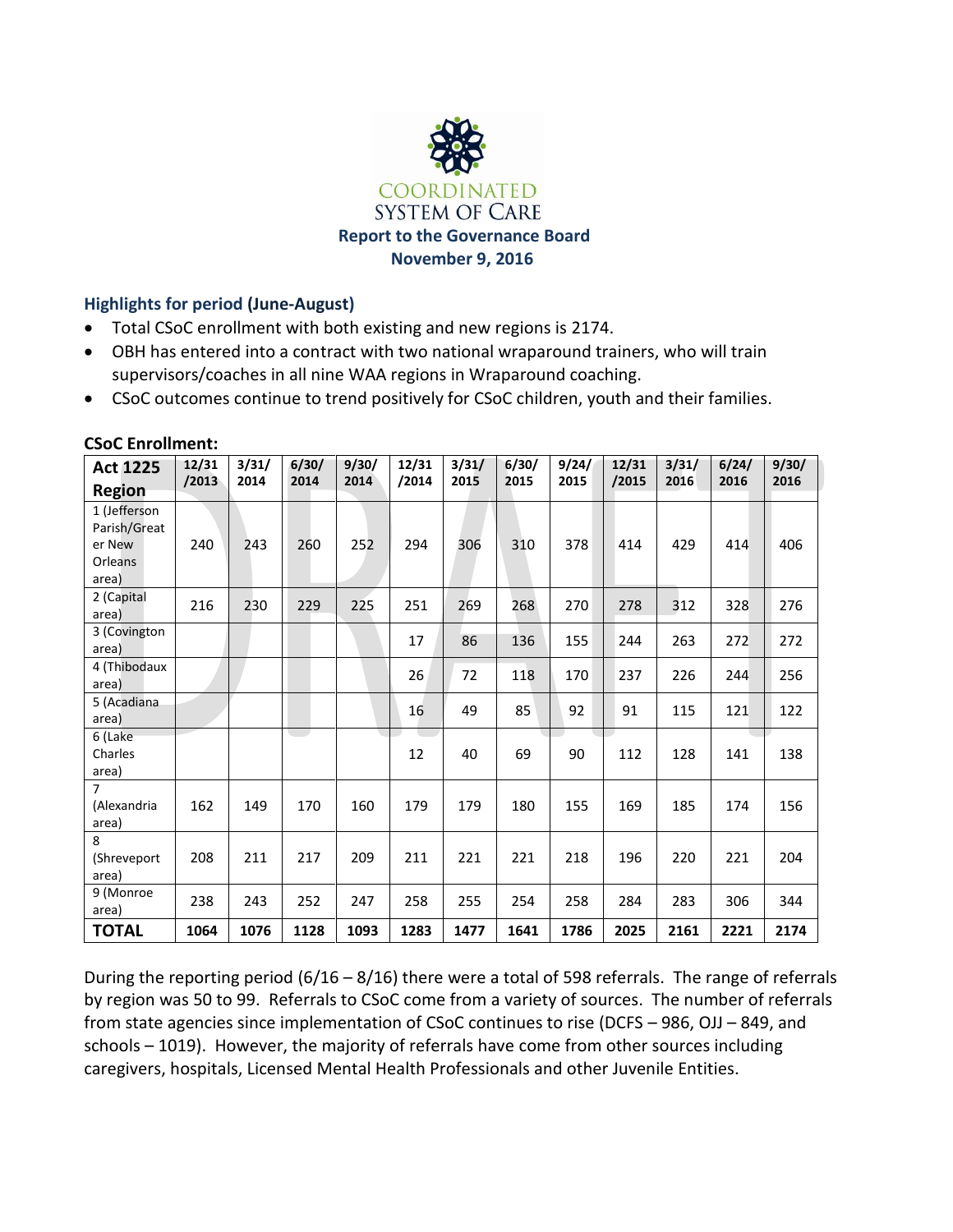# Referrals by Agency/Entity



| <b>REFERRING SOURCE</b>                    | 5/27/16 | 08/26/16 | <b>CHANGE</b>  |
|--------------------------------------------|---------|----------|----------------|
| <b>DCFS</b>                                | 920     | 986      | 66             |
| <b>OJJ</b>                                 | 799     | 849      | 50             |
| <b>OBH</b>                                 | 109     | 111      | $\overline{z}$ |
| DOE/School                                 | 995     | 1019     | 24             |
| Caregiver                                  | 2019    | 2183     | 164            |
| <b>Hospitals</b>                           | 1164    | 1205     | 41             |
| <b>Licensed Mental Health Professional</b> | 1719    | 1847     | 128            |
| Other Juvenile Entities                    | 558     | 569      | 11             |
| Self or Legal Guardian                     | 752     | 809      | 57             |
| Primary Care Physician (PCP)               | 37      | 40       | 3              |
| Other                                      | 1387    | 1439     | 52             |
| Total                                      | 10459   | 11057    | 598            |

#### CSoC State Governance Board - October 2016

Magellan<br>Haszk

Per request from Board members, the table below reflects referrals by region over the last nine quarters. This table will continue to be included in the CSoC Director's Report.

| <b>Act 1225</b>                                        | 9/30/ | 12/31/ | 3/31/ | 6/30/ | 9/24/ | 12/31 | 3/31/ | 5/27/ | 8/26/ |
|--------------------------------------------------------|-------|--------|-------|-------|-------|-------|-------|-------|-------|
| <b>Region</b>                                          | 2014  | 2014   | 2015  | 2015  | 2015  | /2015 | 2016  | 2016  | 2016  |
| 1 (Jefferson<br>Parish/Greater<br>New Orleans<br>area) | 118   | 144    | 120   | 107   | 226   | 140   | 82    | 59    | 64    |
| 2 (Capital<br>area)                                    | 121   | 148    | 136   | 136   | 95    | 155   | 113   | 52    | 70    |
| 3 (Covington<br>area)                                  |       | 63     | 113   | 116   | 104   | 181   | 94    | 63    | 86    |
| 4 (Thibodaux<br>area)                                  |       | 38     | 75    | 72    | 82    | 107   | 39    | 39    | 55    |
| 5 (Acadiana<br>area)                                   |       | 38     | 94    | 89    | 100   | 69    | 64    | 52    | 53    |
| 6 (Lake Charles<br>area)                               |       | 32     | 49    | 63    | 60    | 70    | 52    | 43    | 52    |
| 7 (Alexandria<br>area)                                 | 48    | 80     | 70    | 89    | 59    | 85    | 81    | 52    | 50    |
| 8 (Shreveport<br>area)                                 | 94    | 132    | 90    | 97    | 72    | 90    | 114   | 51    | 69    |
| 9 (Monroe<br>area)                                     | 65    | 56     | 44    | 69    | 63    | 89    | 68    | 65    | 99    |
| <b>TOTAL</b>                                           | 446   | 731    | 791   | 838   | 861   | 983   | 707   | 476   | 598   |

#### **CSoC Referrals by Quarter**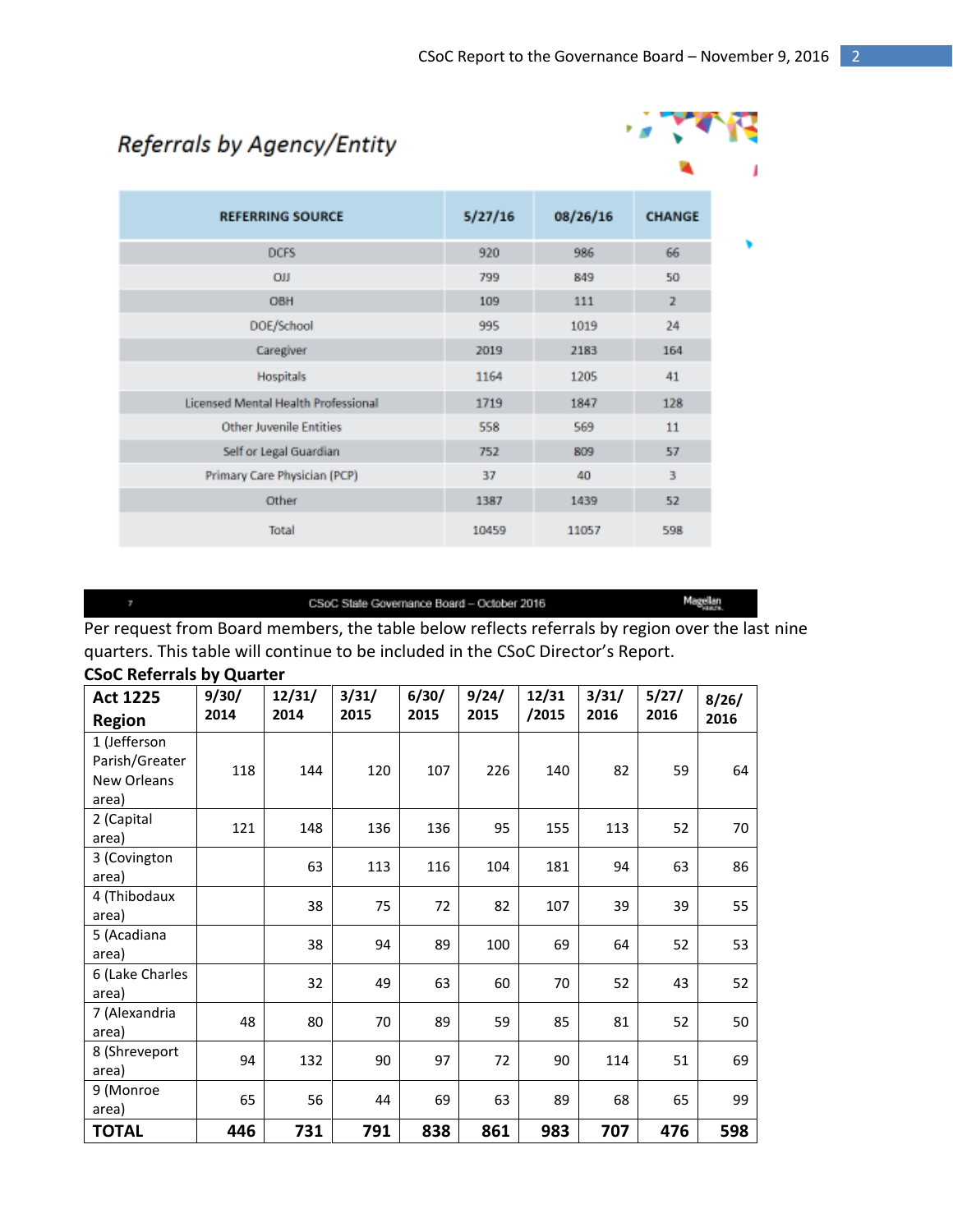The majority of children/youth enrolled in CSoC are male (1,336 or 63%). African-American is the predominant race of these young people representing 1,254 (59%). The age group with the highest enrollment is 13-16 years old (827 or 39%). Additional demographic detail is provided in Appendix B.

#### **Wraparound Agency (WAA) update:**

The state CSoC liaisons continue to provide technical assistance to their assigned wraparound regions as needed. In addition, the State and Magellan CSoC teams conduct twice monthly calls with each of the WAAs for information sharing and troubleshooting. The liaisons completed the personnel record audits for each WAA as part of the certification process. All WAAs have been recertified for one year. In addition to their role of liaison, the state CSoC team continues to be actively involved in creating and monitoring the CSoC quality improvement strategy as well as monitoring for compliance to waiver assurances, and contract deliverables.

The Magellan CSoC team continues to work with the WAAs to ensure all documentation is submitted within the required timelines to support the eligibility of each child/youth enrolled in CSoC.

The OBH CSoC team is preparing for a statewide site visits of all nine regions. The liaisons will attend CFTs, CANS reassessments and review charts. This effort will enable the OBH CSoC team to gather data to evaluate the strengths and needs of the Wraparound Agencies.

#### **Statewide Coordinating Council**

Active participation and attendance at SCC meetings continues to be a challenge. The OBH Family Lead is working to formulate strategies for making the SCC more relevant for CSoC families and youth, in an effort to improve engagement.

#### **Family Support Organization update**

The OBH Family Lead continues to stay engaged with the leadership of the FSO in order to support areas of service provision and technical assistance. Currently, the FSO has trainers approved by OBH so that its staff can be trained as needed as relates to wraparound and the Functional Behavioral Approach.

The FSO continues its partnership with Magellan to host "MY LIFE" events in most regions, in addition to other programming that is free for CSoC youth and families to attend. The next event is "MY Fest," which will take place on December  $3<sup>rd</sup>$  in downtown Baton Rouge.

The following graph demonstrates FSO service provision since the implementation of CSoC. (The statewide FSO began providing services during April 2013.)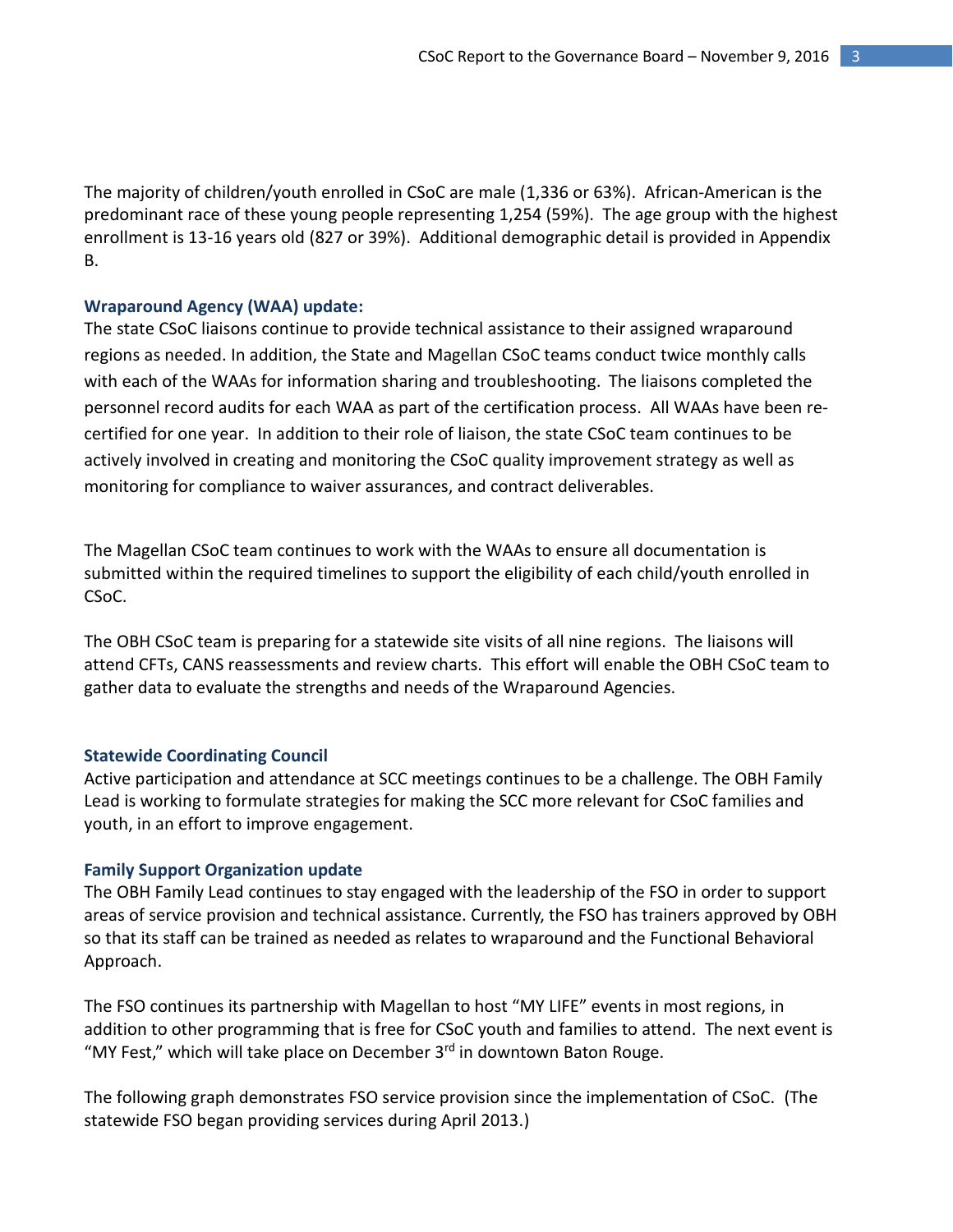

#### 27

CSoC State Governance Board - October 2016

Magellan

#### **Technical Assistance and Training:**

In July, the CSoC Director and Family Lead began working with two national wraparound coaching trainers, Laura Burger Lucas and Sharon Gentry, to support the development of coaching skills for supervisors/coaches in the wraparound agencies. This training will be conducted in three geographical phases that will cover the state, which began in July and will end in summer of 2017. Each phase will include a three day coaching training, followed up with three on-site visits to three regional WAAs, as well as coaching calls to support development of the supervisors/coaches. At the conclusion of this training, there will be a 'train the trainer' conducted for WAA regional supervisor/coaches in order to build sustainability. The OBH CSoC team will take part in this coaching training, as well as a Best Practice Training that will be conducted in December by one of the national coaches. The goal is to increase the skills and knowledge of the OBH CSoC team, to prepare them for on-going monitoring of the regional WAAs for best practices and high fidelity wraparound.

#### **CSoC Finance and Audit Committee:**

This committee meets on an 'as needed' basis and has not met during this quarter.

#### **CSoC Quality Assurance (QA) Committee:**

Committee Chair, Cindy Guitrau will report to the Board during today's meeting.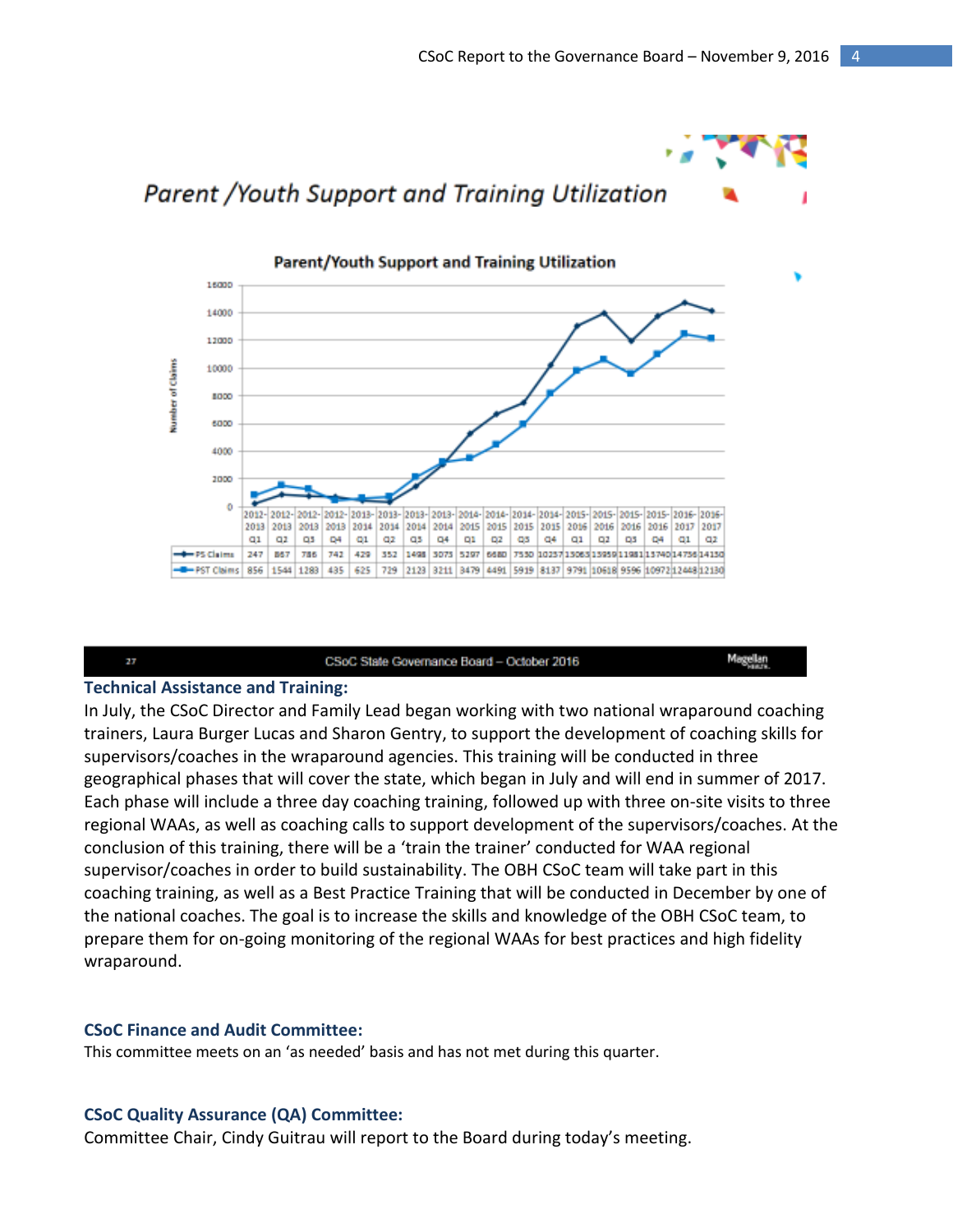# **Provider Network:**

# **Short-term Respite**

- The network currently increased from 15 to 26 STR providers this quarter
- New Waiver allowances announced in May allow TFC provider type to provide Short-term Respite services

# **Crisis Stabilization**

• Crisis Stabilization is in the process of transitioning to state plan services as the result of a waiver amendment, which allows for all children with Medicaid, who meet medical necessity criteria to access Crisis Stabilization services

# **Independent Living Skills Building**

There are 159 ILSB providers throughout the regions

# **Trends in Children/Youth Outcomes Data:**

CSoC Children Inpatient Psychiatric Utilization:

Source: Magellan

- Percent of CSoC members (under 22) who were served in a psychiatric hospital during the quarter: 93 or 3.61%
- Average length of stay for CSoC members (under 22) in psychiatric hospitalization: 6.67 days



# CSoC Children Inpatient Psychiatric Utilization

| <b>TYPE OF</b><br><b>SETTING</b>     | <b>MEMBER COUNT:</b><br>all members who<br>spent any days in<br>restrictive settings<br>(levels shown<br>below) | <b>NUMBER OF CHILDREN</b><br><b>UNDER AGE 22 ENROLLED</b><br>WITH MCO DURING<br><b>REPORTING PERIOD</b> | <b>PERCENT</b> | <b>ALOS</b> |
|--------------------------------------|-----------------------------------------------------------------------------------------------------------------|---------------------------------------------------------------------------------------------------------|----------------|-------------|
| Inpatient<br>Psychiatric<br>Hospital | 93                                                                                                              | 2,575                                                                                                   | 3.61           | 6.67        |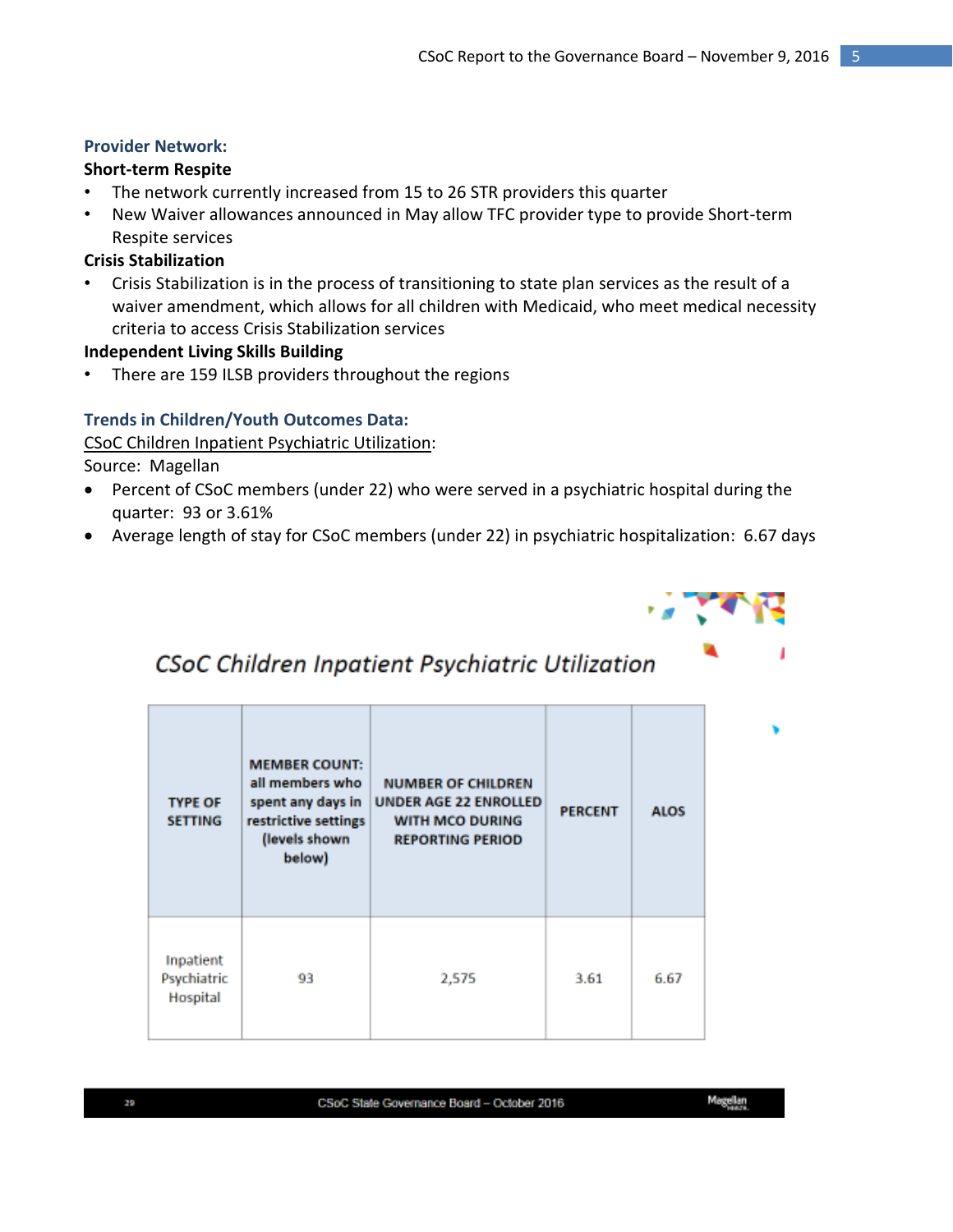# CANS Outcomes Data

# Source: Magellan

Outcomes Findings: An analysis of the global CANS scores beginning at initial intake and then at discharge for 325 youth with valid data discharged during the quarter showed:

- A mean score decrease of 19.24 points
- 71.69% of youth showed improved clinical functioning

Magellan staff will be conducting a presentation later in this meeting to further explain the CANS assessment tool and the ways in which it functions as a primary source of outcome data for children, youth and families enrolled in CSoC.

### School Outcomes

### Source: Magellan

The CANS school module which evaluates school functioning, is regularly applied when children and youth initially enroll in CSoC, then every 180 days after enrollment and at discharge. This offers a more consistent and objective picture of a youth's school functioning over time. For this quarter there was valid data on 325 youth discharged. The following results were documented:

- 70.39% showed improved school functioning
- 31.91% showed improved school attendance
- 64.47% showed improved school behavior

Youth with an IEP:

Source: Magellan

 A review of the enrollment for this time period indicates that approximately 32.93% of the children/youth enrolled in CSoC had a current IEP meaning that they are receiving special education services in the school system.

### Home and Community Based Services

Source: Magellan

 There continues to be a high level of use of Home and Community Based Services, one of the factors that contributes to children and youth being able to stay successfully in their homes and communities.